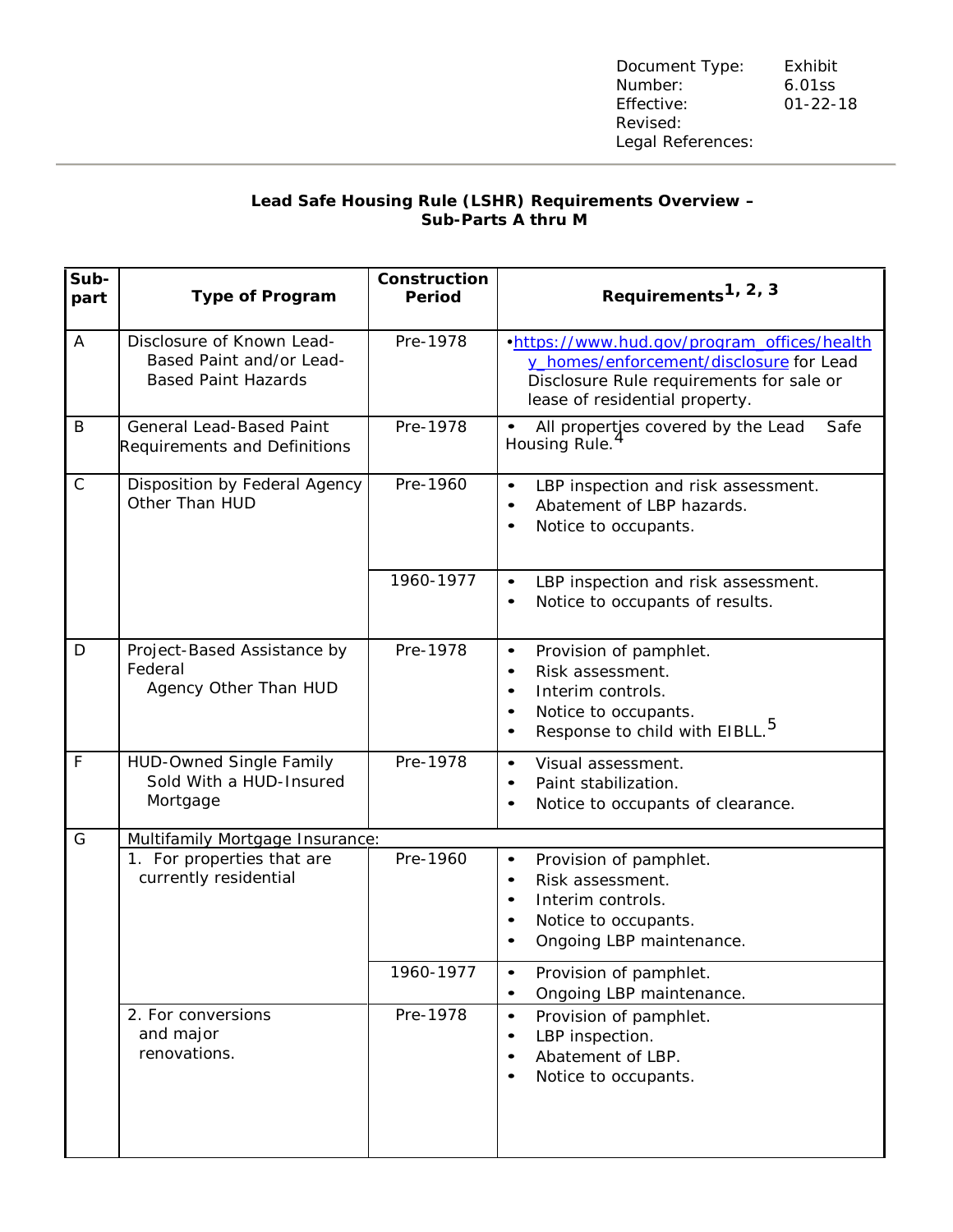| H | Project-Based Assistance by HUD                                                                                             |          |                                                                                                                                                                                                                                                                        |  |  |
|---|-----------------------------------------------------------------------------------------------------------------------------|----------|------------------------------------------------------------------------------------------------------------------------------------------------------------------------------------------------------------------------------------------------------------------------|--|--|
|   | For all properties                                                                                                          | Pre-1978 | Provision of pamphlet.<br>$\bullet$<br>Notice to occupants.<br>$\bullet$<br>Ongoing LBP maintenance and reevaluation.<br>$\bullet$<br>Response to child with EIBLL. <sup>5</sup><br>$\bullet$                                                                          |  |  |
|   | 1. Multifamily property<br>receiving more than \$5,000<br>per unit per year                                                 | Pre-1978 | Risk assessment.<br>$\bullet$<br>Interim controls.<br>$\bullet$                                                                                                                                                                                                        |  |  |
|   | 2. Multifamily property<br>receiving less than or<br>equal to \$5,000 per unit<br>per year, and single<br>family properties | Pre-1978 | Visual assessment.<br>$\bullet$<br>Paint stabilization.<br>$\bullet$                                                                                                                                                                                                   |  |  |
|   | <b>HUD-Owned Multifamily</b><br>Property                                                                                    | Pre-1978 | Provision of pamphlet.<br>$\bullet$<br>LBP inspection and risk assessment.<br>$\bullet$<br>Interim controls.<br>$\bullet$<br>Notice to occupants.<br>$\bullet$<br>Ongoing LBP maintenance and reevaluation.<br>$\bullet$<br>Response to child with EIBLL. <sup>5</sup> |  |  |
| J | Rehabilitation Assistance:                                                                                                  |          |                                                                                                                                                                                                                                                                        |  |  |
|   | For all Properties                                                                                                          | Pre-1978 | Provision of pamphlet.<br>Paint testing of surfaces to be disturbed, or<br>presume LBP.<br>Notice to occupants.<br>Ongoing LBP maintenance if HOME rental.                                                                                                             |  |  |
|   | 1. Property receiving less<br>than or equal to \$5,000<br>per unit                                                          | Pre-1978 | Safe work practices in rehab.<br>$\bullet$<br>Repair disturbed paint.<br>Clearance of the worksite.                                                                                                                                                                    |  |  |
|   | 2. Property receiving more<br>than \$5,000 and up to<br>\$25,000                                                            | Pre-1978 | Risk assessment.<br>Interim controls.                                                                                                                                                                                                                                  |  |  |
|   | 3. Property receiving more<br>than<br>\$25,000 per unit                                                                     | Pre-1978 | Risk assessment.<br>$\bullet$<br>Abatement of LBP hazards.<br>Interim controls allowed for exterior.                                                                                                                                                                   |  |  |
| K | Acquisition, Leasing,<br>Support Services, or<br>Operation                                                                  | Pre-1978 | Provision of pamphlet.<br>$\bullet$<br>Visual assessment.<br>Paint stabilization.<br>Notice to occupants.<br>Ongoing LBP maintenance                                                                                                                                   |  |  |